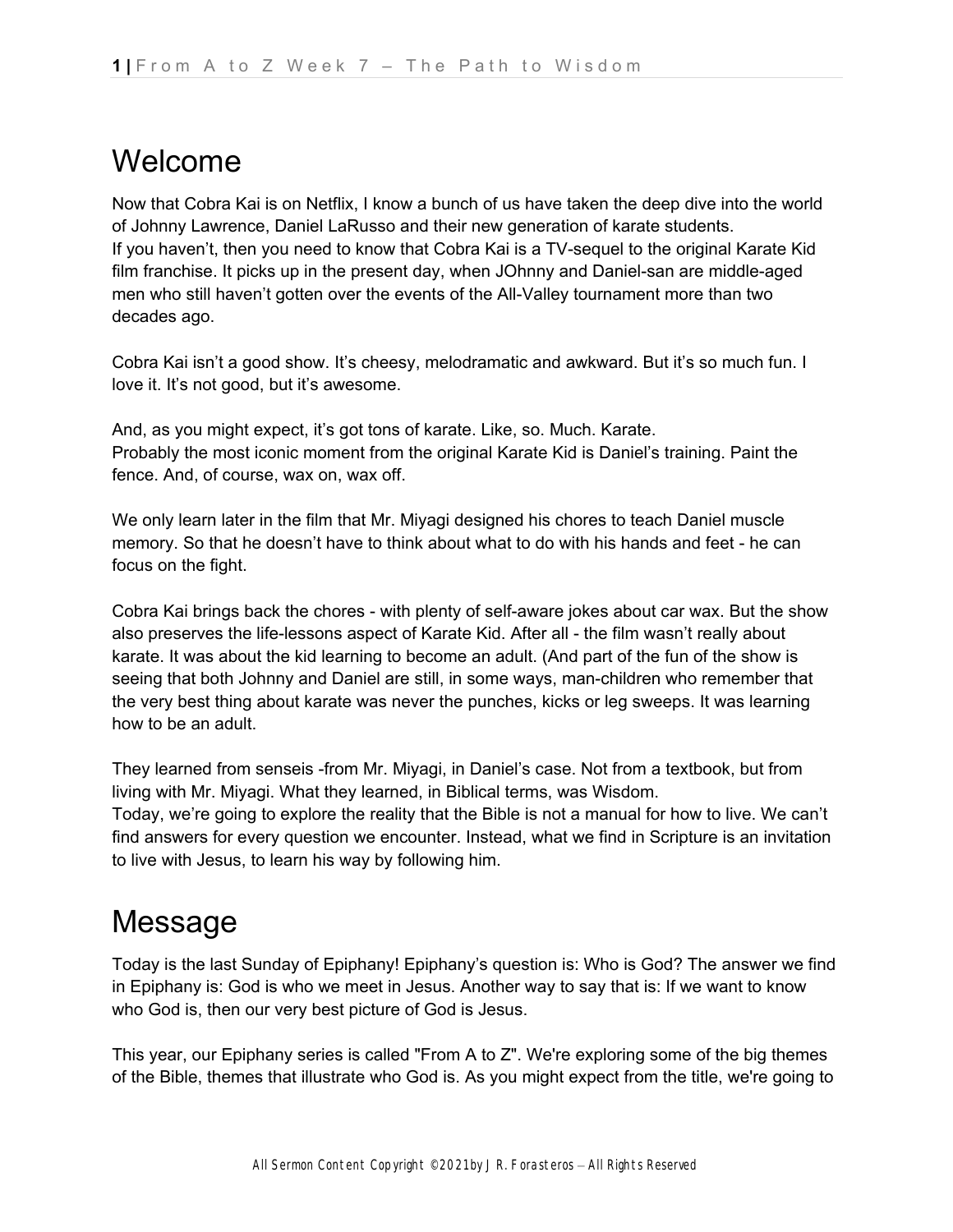see how these themes show up throughout Scripture. How they reach their fullness in Jesus. And how they help us live today as we anticipate Jesus' return.

In other words, this is a series about how Jesus shows us the God who has been at work from the beginning and will keep working to the very end.

We began with the origins of theology: the miracle of life. We saw that because we are relational creatures, we know God to be relational. In Jesus, we meet the God who created us on purpose, for a purpose. God desires us to live with God. Next, we saw that to confess God as creator means that God created us to be God's partners in moving the world toward loving harmony. Creation is invitation. We saw that evil's objective is to poison us, to sabotage God's good work in us. We saw how God rules - not by violence and coercion but through creative, gentle insistence on the way of love as more powerful than violence. And last week, we explored God's ongoing work of creation. God is continuing to create new things, and inviting us into that process.

Today, as we close the series, I want to acknowledge how difficult the life of faith can be for us. I don't mean in the face of the problem of evil (though that's a real struggle we addressed a couple of weeks ago). I mean that it's hard for us to know how to follow Jesus faithfully today. Take politics - we're all familiar with the rabid arguments over how Jesus would've voted in the recent election. Would Jesus vote Republican or Democrat? Or Independent? Or would he not vote at all? Or would he be on the ballot?

I don't have to tell you: these "debates" are fierce and often frightening. And do you know why we're having the argument? Because there were no such things as republicans or democrats or independents or American political parties or America in Jesus' day. So we don't actually KNOW what he would have done.

And it's not like we're arguing about whether Jesus would have preferred chocolate or vanilla ice cream (which, for the record, ALSO didn't exist in his day). I mean, the answer is CLEARLY chocolate, but you're not going to see people come to blows over this one. Because preference for ice cream flavor has significantly lower stakes than our political choices (which are all about how we live together amidst all our differences).

Or take social media: what does it look like to follow Jesus in online spaces? Do we engage in debates or stick to food, pet and kid pictures or delete our accounts entirely? You know why we don't know? Because Jesus didn't have a tiktok. If you wanted to follow him, you had to walk around after him.

Or take marriage: Jesus wasn't married. Neither was Paul. And the few Biblical authors who were didn't write marriage books (which is actually a good thing because marriage in our day looks very different from ancient marriage).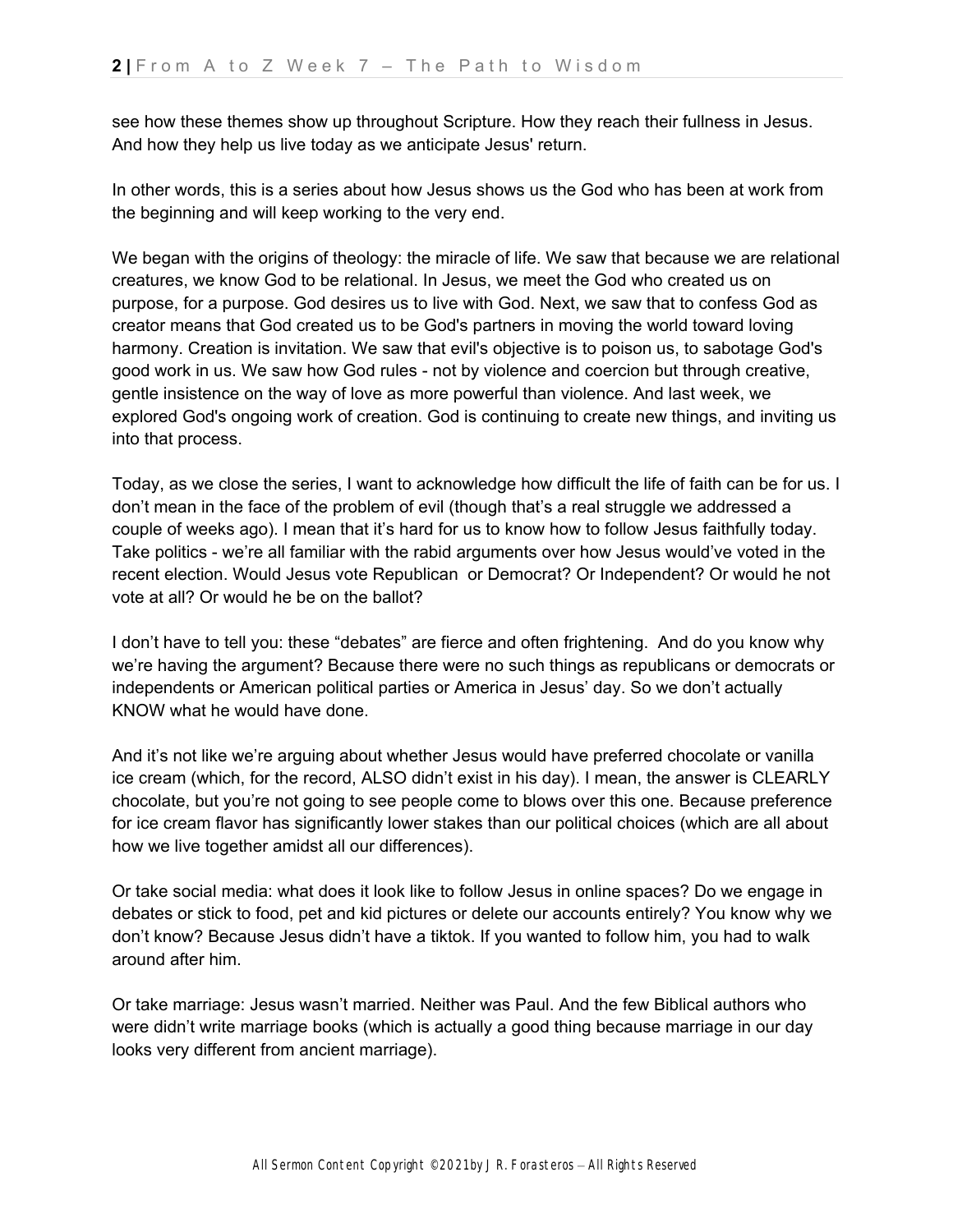When we treat faith as a daily reality, something in which we live constantly rather than a weekend commitment, then we have to face the truth that the Bible doesn't offer us a very clear guide to life in the 21st century.

The good news about that is that ancient peoples weren't actually in such a different boat. Scripture doesn't offer a comprehensive guide to living in any time or place. It wasn't meant to. That's why one of the biggest themes in the Bible, especially in the Old Testament is wisdom. A wise person is a person who knows how to navigate the unexpected twists and turns of life, someone who knows how to think like God, to act like God. And for the ancient Hebrews, Wisdom was tied to God's role as creator

### Turn with us to Proverbs 8.

Proverbs is the Bible's book of wisdom. It's filled with all sorts of advice, guidance and pithy insights into the way of faith. But it's also got some long philosophical reflections on the nature of wisdom itself. My favorite is in chapter 8 (and you should read the whole thing this week). What sticks out to me about chapter 8 is how the author weaves this massive, mythic creation epic language together with insights about how we are to live in daily life. The mythic and the mundane. The incomprehensible and the inconsequential. Let's listen:

"The LORD formed me from the beginning, before he created anything else. I was appointed in ages past, at the very first, before the earth began. I was born before the oceans were created, before the springs bubbled forth their waters. Before the mountains were formed, before the hills, I was born— before he had made the earth and fields and the first handfuls of soil. I was there when he established the heavens, when he drew the horizon on the oceans. I was there when he set the clouds above, when he established springs deep in the earth. I was there when he set the limits of the seas, so they would not spread beyond their boundaries. And when he marked off the earth's foundations, I was the architect at his side. I was his constant delight, rejoicing always in his presence. And how happy I was with the world he created; how I rejoiced with the human family!

## "And so, my children, listen to me, for all who follow my ways are joyful. Listen to my instruction and be wise. Don't ignore it. -- Proverbs 8:22-33

Though ancient peoples didn't understand science as we do, they still discerned a logic to the world, a rhythm and an order that today we know as natural laws. It was this order that led them to seek out and worship a creator. Creation, the world around us, was the first revelation of God to us.

And for ancient peoples, creation drew them to understand who they were meant to be. One bad thing about scientific progress is that it invites us to believe we are separate from the world. Our scientific tools enable us to decouple ourselves from the rhythms of the natural world sunrise, sunset, the seasons and more. So we begin to think we are above creation instead of part of it.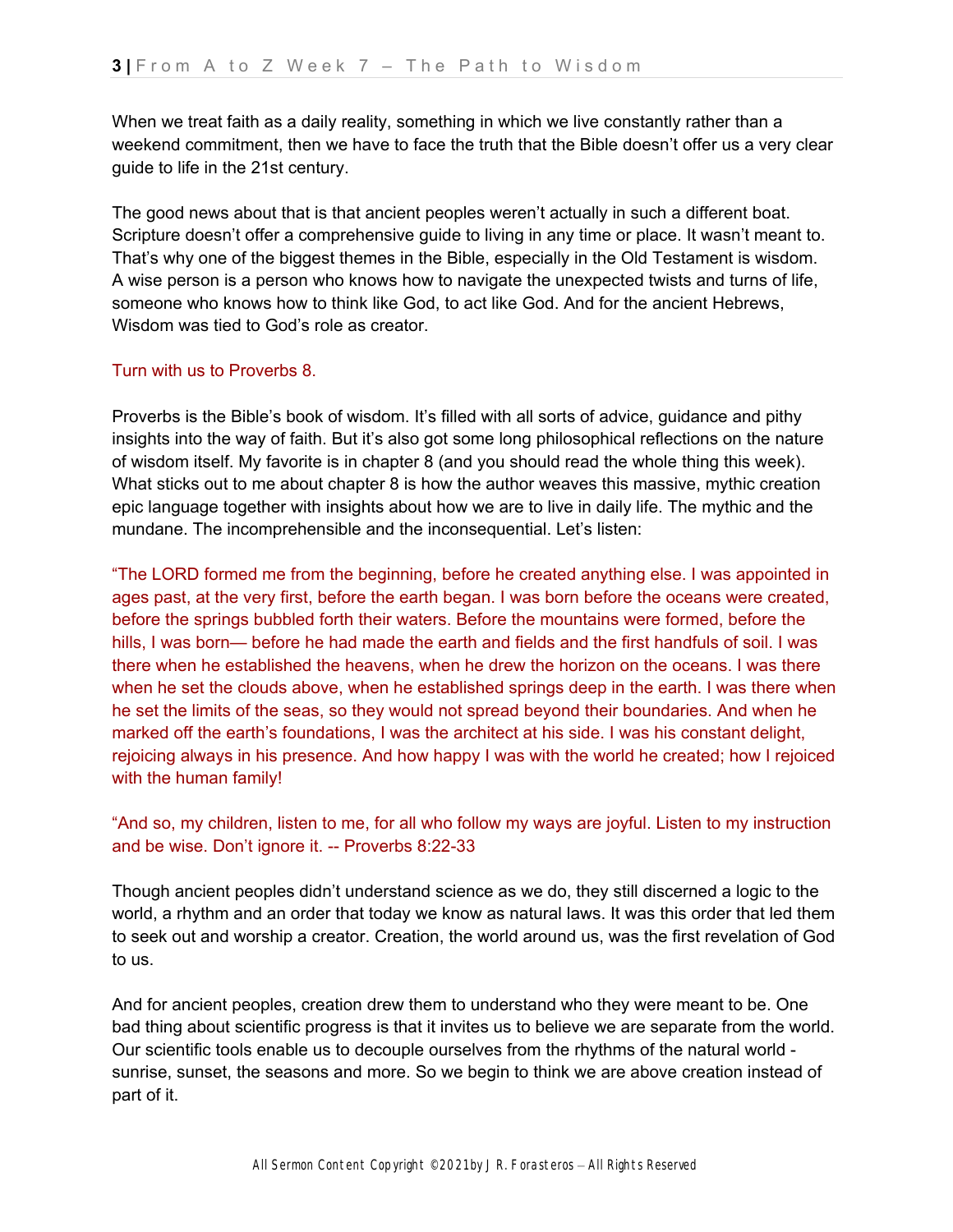But ancient sages knew that the order they discerned in the world was an order into which God invites humans as well. Just as there are good ways for crops to grow and animals to be tended, so too are there good ways for humans to live.

And the sages called those who lived well, who lived in tune with creation and therefore with their creator, wise. People who choose not to live aligned w/ the world and God are fools. Wisdom and Foolishness have little to do with intelligence. Plenty of people with low IQs know how to be kind, gentle, peace-making and joyful. And plenty of very intelligent people choose to be hateful, impatient, impulsive and disloyal.

No, for the ancient sages, to say God is our creator is to insist there is a right way for us to live. There is a way to be human that makes us fully human. And Proverbs promises that, when we follow that way, we will flourish.

Of course the big problem with that promise is that… it doesn't always work out that way. We live in a world where good people suffer and foolish people prosper. The Bible is aware of that as well, and we can actually watch as the authors of Scripture wrestle with these deeply human questions.

Over the centuries, the answer to this big problem became clear: resurrection.

God promises that those who follow God's way will prosper and flourish. But we live in a world where often faithful people die without receiving that promise (and wicked, foolish people seem to be flourishing). So that must mean that God will raise the dead in order to make good on God's promises. Otherwise God would be unfaithful (which God is not) or unable (which God is not).

Go back to the earliest texts in the Old Testament - books like Job or even a good bit of the first five books - and there's no hint of resurrection. It's not an idea they needed yet.

But after the Exile, and in the centuries following, the idea becomes more and more prevalent in Scripture. It fits right in with what we talked about last week - if God is always creating, then of course God can bring life from death.

I want to read a passage for you from the Apocrypha - those books in the Catholic bible but not in our Protestant bibles. This passage is from the book of 2 Maccabees. The books of Maccabees are history books that tell the story of when God's people threw off the rule of the Seleucid empire and became free (the feast of Hanukkah comes from these books). In this particular story, seven brothers have been put on trial for not bowing to the emperor Antiochus IV Epiphanies (who was just a rotten guy).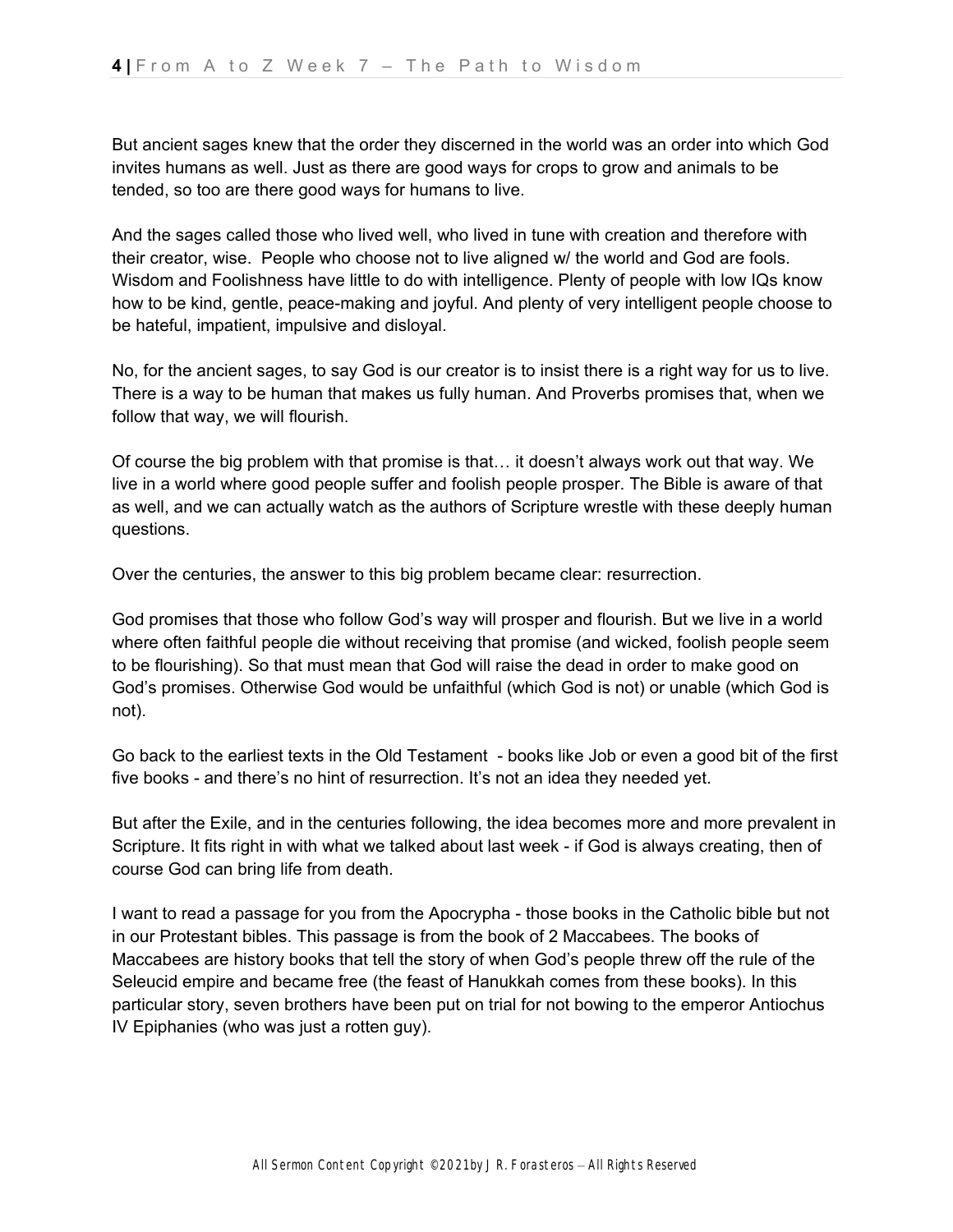You'll hear in this text their mother begging them not to give into the emperor, even if it means their death. And what I want you to hear is how she makes a connection between God as creator and God as one who resurrects from death.

I beg you, my child, to look at the heaven and the earth and see everything that is in them, and recognize that God did not make them out of things that existed. And in the same way the human race came into being. Do not fear this butcher, but prove worthy of your brothers. Accept death, so that in God's mercy I may get you back again along with your brothers." -- 2 Maccabees 7:28-29

God created the world from nothing, so surely God is able to create life from death! Therefore, don't bow to earthly kings and their threats! This is a powerful passage (and one of the more well-known in the Maccabees for a reason!), and I wanted you to see it because this was written a little over a century before Jesus' birth.

This reflects the understanding of wisdom and creation and resurrection that Jesus was born into.

### Turn with us to Colossians 1.

The author of Colossians uses one of the earliest Christian worship songs in his letter. What I think is so cool about the lyrics to this song is how the songwriter very clearly used that Wisdom imagery from Proverbs to understand Jesus. Think about that: as the first Christians were trying to make sense out of Jesus' life and death and resurrection, they reached for Proverbs, for the Wisdom passages about God as creator and wisdom as the true way to be human.

Of course they did - because Jesus is the one who brings God and humanity together! Listen to this:

Christ is the visible image of the invisible God. He existed before anything was created and is supreme over all creation, for through him God created everything in the heavenly realms and on earth. He made the things we can see and the things we can't see— such as thrones, kingdoms, rulers, and authorities in the unseen world. Everything was created through him and for him. He existed before anything else, and he holds all creation together. -- Colossians 1:15- 17

Jesus shows us how to live. When we're not sure how to navigate this fraught world, the answer is Jesus. Not in a "let's look at how Jesus ran his Twitter feed" (because again, Jesus didn't have social media). But in a "How do I live out Jesus' life here and now?"

Some of you no doubt remember the WWJD phenomenon, where churches encouraged us to ask, "What Would Jesus Do?"

I don't hate WWJD, but I do think it's limiting. Because it asks us to imagine Jesus were with us when in fact Jesus is with us. The good news of Christmas, remember, is that Jesus is